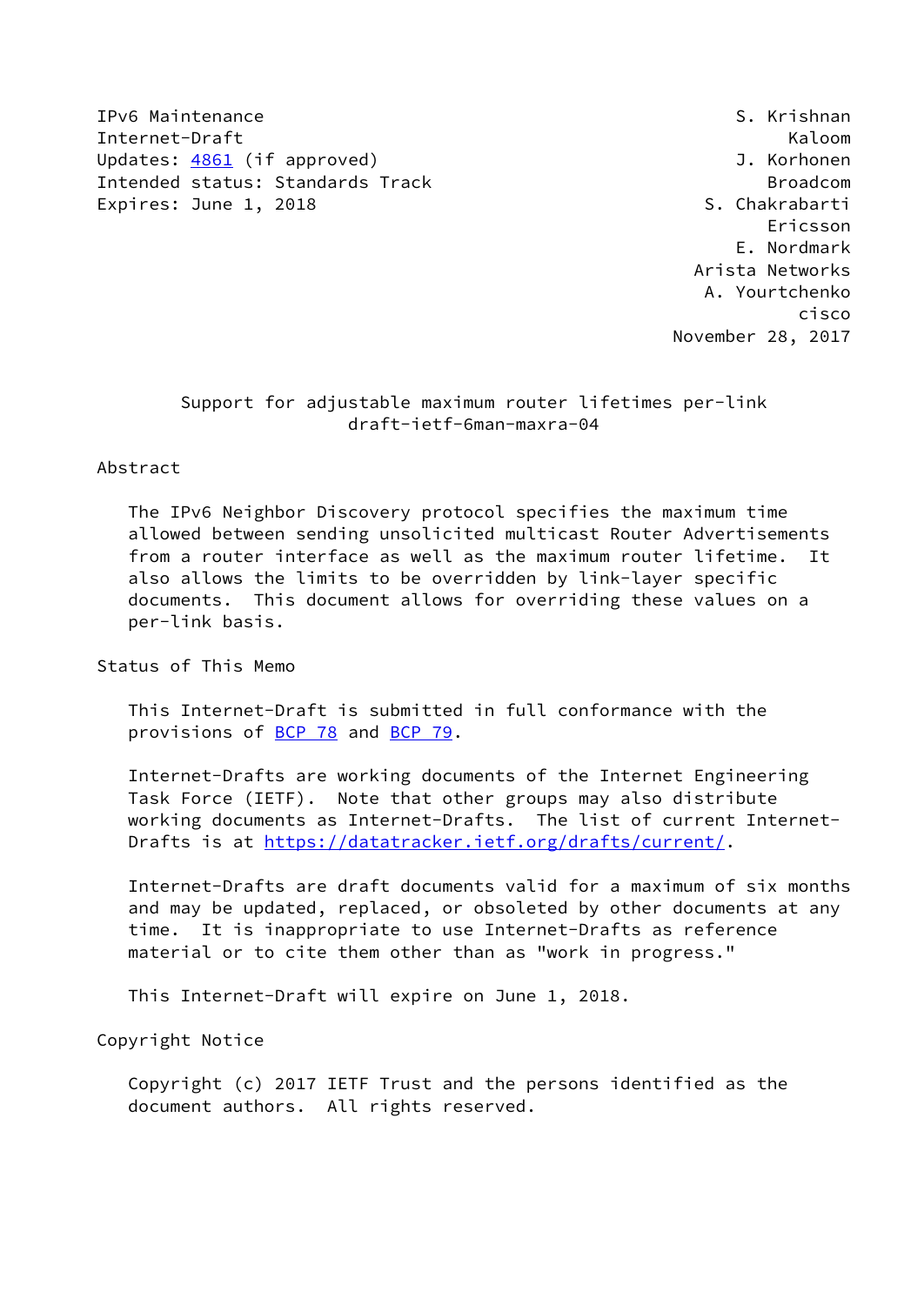# <span id="page-1-1"></span>Internet-Draft Adjustable Router Lifetimes November 2017

This document is subject to [BCP 78](https://datatracker.ietf.org/doc/pdf/bcp78) and the IETF Trust's Legal Provisions Relating to IETF Documents [\(https://trustee.ietf.org/license-info](https://trustee.ietf.org/license-info)) in effect on the date of publication of this document. Please review these documents carefully, as they describe your rights and restrictions with respect to this document. Code Components extracted from this document must include Simplified BSD License text as described in Section 4.e of the Trust Legal Provisions and are provided without warranty as described in the Simplified BSD License.

### Table of Contents

|  | 3. Relationship between AdvDefaultLifetime and MaxRtrAdvInterval 3 |               |
|--|--------------------------------------------------------------------|---------------|
|  |                                                                    | $\frac{4}{1}$ |
|  |                                                                    | $\frac{4}{3}$ |
|  |                                                                    |               |
|  |                                                                    |               |
|  |                                                                    |               |
|  | <u> 9</u> . References <u>5</u>                                    |               |
|  | 9.1. Normative References 5                                        |               |
|  | 9.2. Informative References 5                                      |               |
|  |                                                                    |               |
|  |                                                                    |               |

# <span id="page-1-0"></span>[1](#page-1-0). Introduction

 IPv6 Neighbor Discovery relies on IP multicast based on the expectation that multicast makes efficient use of available bandwidth and avoids generating interrupts in the network nodes. On some datalink layers multicast may not be natively supported. On such links, any possible reduction of multicast traffic will be highly beneficial. Unfortunately, due to the fixed protocol constants specified in [\[RFC4861](https://datatracker.ietf.org/doc/pdf/rfc4861)], it is difficult to relax the multicast timers for neighbor discovery. There are already link technology specific clarifications describing how to tune the Neighbor Discovery Protocol (NDP) constants for certain systems with in order to reduce excess NDP traffic. e.g. [[RFC6459\]](https://datatracker.ietf.org/doc/pdf/rfc6459)[RFC7066] contain such clarifications for 3GPP cellular links.

 This document specifies updates to the IPv6 Neighbor Discovery Protocol [\[RFC4861](https://datatracker.ietf.org/doc/pdf/rfc4861)] for increasing the the maximum time allowed between sending unsolicited multicast Router Advertisements (RA) from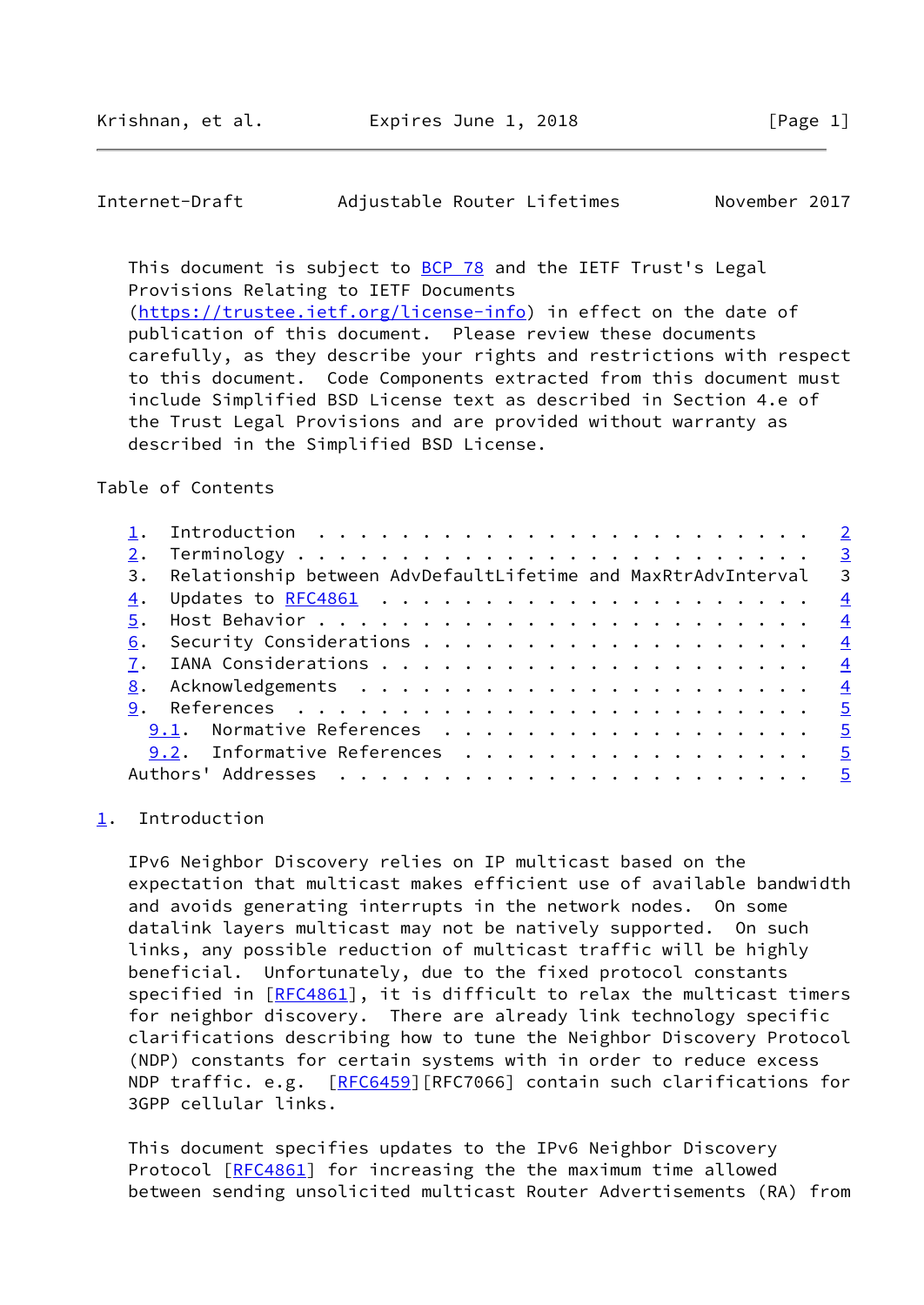a router interface as well as for the maximum router lifetime.

Krishnan, et al. Expires June 1, 2018 [Page 2]

<span id="page-2-1"></span>Internet-Draft Adjustable Router Lifetimes November 2017

#### <span id="page-2-0"></span>[2](#page-2-0). Terminology

 The key words "MUST", "MUST NOT", "REQUIRED", "SHALL", "SHALL NOT", "SHOULD", "SHOULD NOT", "RECOMMENDED", "MAY", and "OPTIONAL" in this document are to be interpreted as described in [\[RFC2119](https://datatracker.ietf.org/doc/pdf/rfc2119)].

<span id="page-2-2"></span>[3](#page-2-2). Relationship between AdvDefaultLifetime and MaxRtrAdvInterval

 MaxRtrAdvInterval is an upper bound on the time between which two successive Router Advertisement messages are sent. Therefore one might reason about the relationship between these two values in terms of a ratio K=AdvDefaultLifetime/MaxRtrAdvInterval, which expresses how many Router Advertisements will be guaranteed to be sent before the router lifetime expires.

 Assuming unicast Solicited Router Advertisements or a perfectly stable network, on a theoretically perfect link with no losses, it would have been sufficient to have K just above  $1 -$  so that the sent Router Advertisement refreshes the router entry just before it expires. On the real links which allow for some loss, one would need to use K>2 in order to minimize the chances of a single router advertisement loss causing a loss of the router entry.

 The exact calculation will depend on the packet loss probability. An example: if we take a ballpark value of 1% probability of a packet loss, then K=2 will give 0.01% percent chance of an outage due to a packet loss, K=3 will give 0.0001% chance of an outage, and so forth. To reverse the numbers, with these parameters, K~=1 gives 99% reliability, K~=2 gives 99.99% reliability, and K~=3 gives 99.9999% reliability - the latter should be good enough for a lot of scenarios.

 In a network with higher packet loss probabilities or if the higher reliability is desired, the K might be chosen to be even higher. On the other hand, some of the data link layers provide reliable delivery at layer 2 - so there one might even consider using the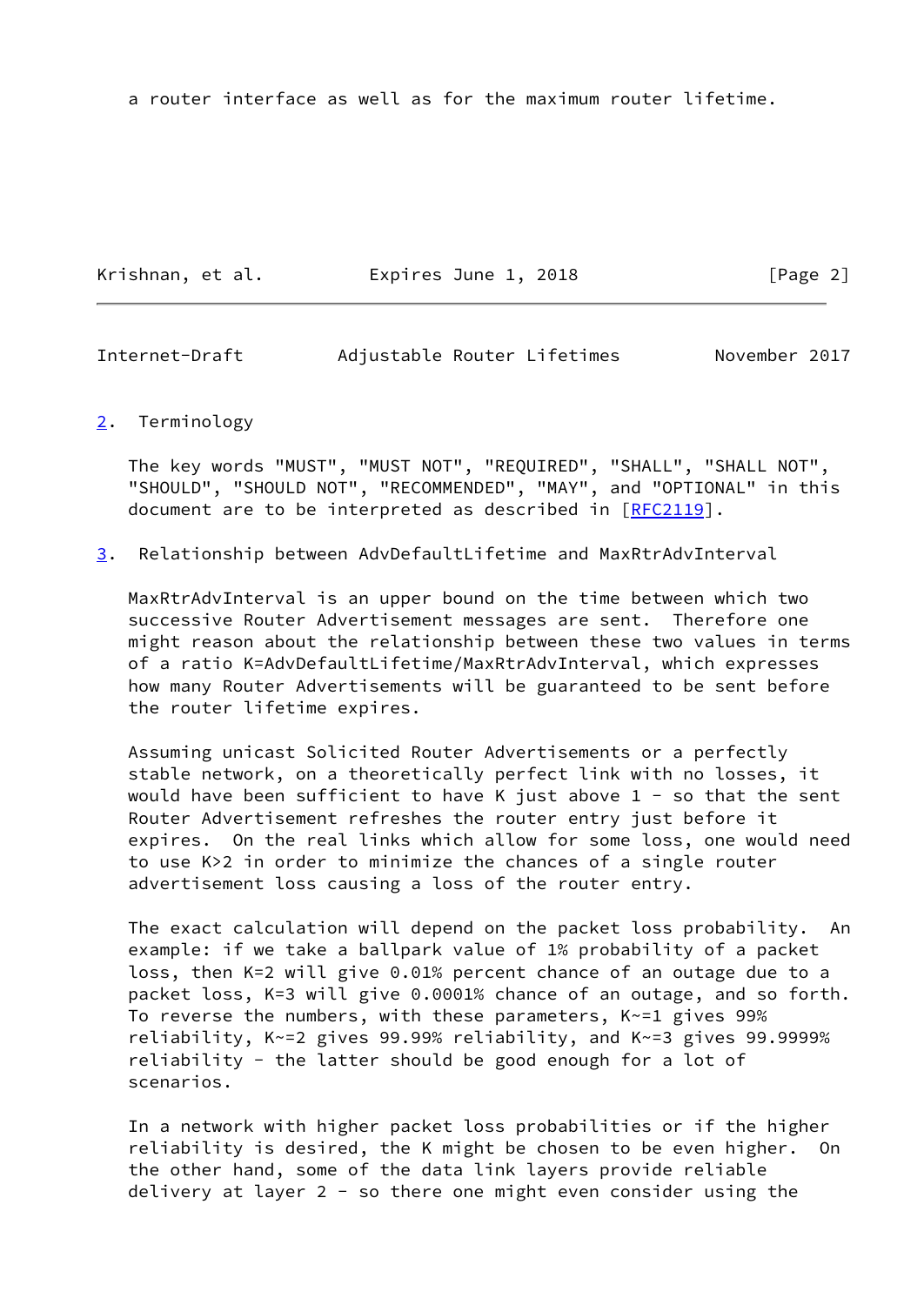"theoretical" value of K just above 1. Since the choice of these two parameters does not impact interoperability per se, this document does not impose any specific constraints on their values other than providing the guidelines in this section, therefore each individual link can optimize accordingly to its use case.

 Also AdvDefaultLifetime MUST be set to a value greater than or equal to the selected MaxRtrAdvInterval. Otherwise, a router lifetime is guaranteed to expire before the new Router Advertisement has a chance to be sent, thereby creating an outage.

| Krishnan, et al. | Expires June 1, 2018 | [Page 3] |
|------------------|----------------------|----------|
|------------------|----------------------|----------|

<span id="page-3-1"></span>Internet-Draft Adjustable Router Lifetimes November 2017

<span id="page-3-0"></span>[4](#page-3-0). Updates to [RFC4861](https://datatracker.ietf.org/doc/pdf/rfc4861)

This document updates Section 4.2 and Section [6.2.1. of \[RFC4861\]](https://datatracker.ietf.org/doc/pdf/rfc4861#section-6.2.1) to update the following router configuration variables.

 In Section 4.2, inside the paragraph that defines Router Lifetime, change 9000 to 65535 seconds.

In Section 6.2.1, inside the paragraph that defines MaxRtrAdvInterval, change 1800 to 65535 seconds.

 In Section 6.2.1, inside the paragraph that defines AdvDefaultLifetime, change 9000 to 65535 seconds.

As explained in [Section 3](#page-2-2), the relationship between MaxRtrAdvInterval and AdvDefaultLifetime must be chosen to take into account the probability of packet loss.

<span id="page-3-2"></span>[5](#page-3-2). Host Behavior

 Legacy hosts on a link with updated routers may have issues with a Router Lifetime of more than 9000 seconds. In the few implementations we have tested with general purpose operating systems, there does not seem to be any issues with setting this field to more than 9000, but there might be implementations that incorrectly (since [RFC4861](https://datatracker.ietf.org/doc/pdf/rfc4861) requires receivers to handle any value) reject such RAs.

<span id="page-3-3"></span>[6](#page-3-3). Security Considerations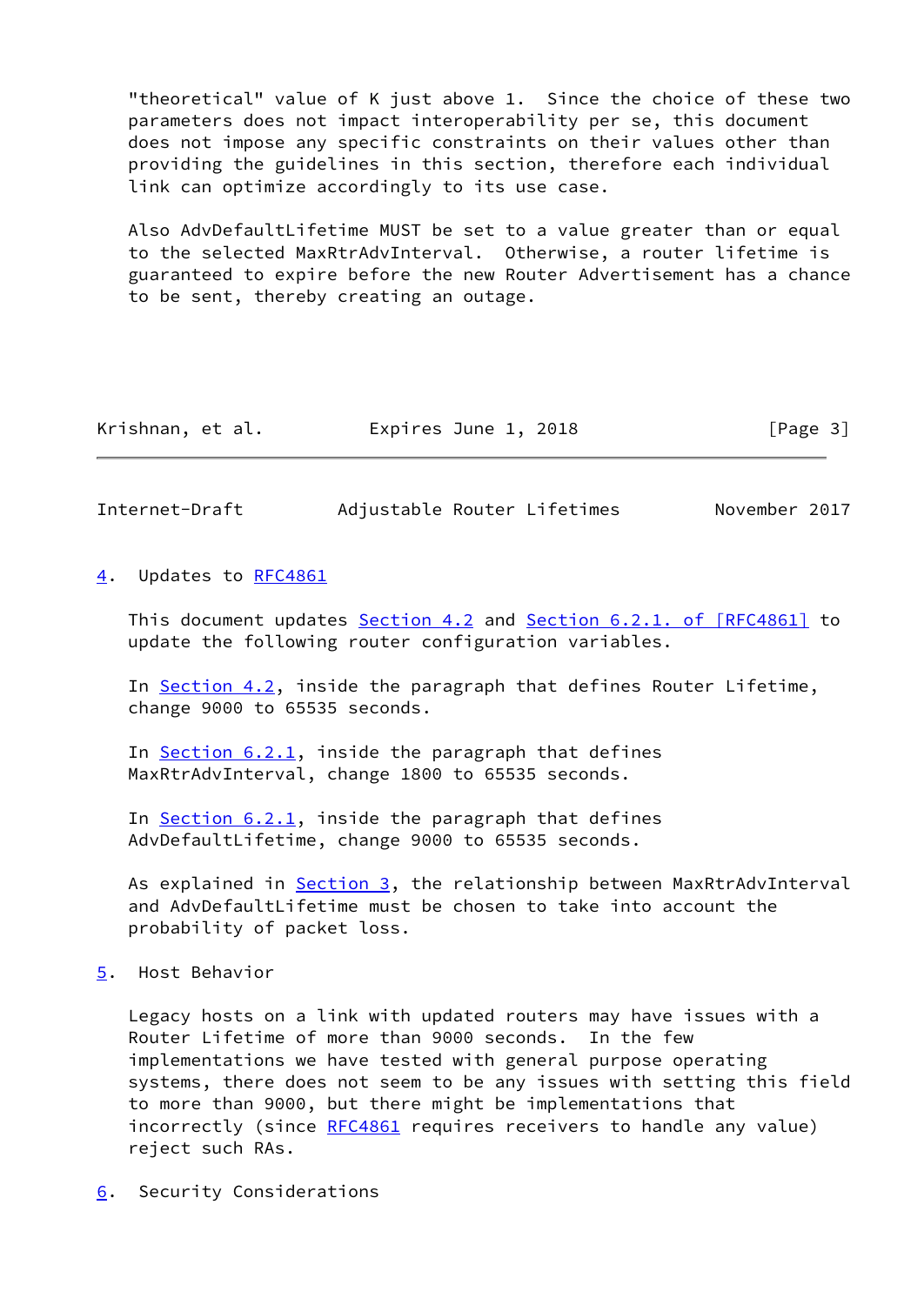On a link where router advertisements are few and far between, the detrimental effects of a rogue router that sends an unsolicited RA are greatly increased. These rogue RAs can be prevented by using approaches like RA-Guard [\[RFC6105](https://datatracker.ietf.org/doc/pdf/rfc6105)] and SeND [\[RFC3971](https://datatracker.ietf.org/doc/pdf/rfc3971)]

<span id="page-4-0"></span>[7](#page-4-0). IANA Considerations

This document does not require any IANA action.

<span id="page-4-1"></span>[8](#page-4-1). Acknowledgements

 The authors would like to thank the members of the 6man efficient ND design team for their comments that led to the creation of this draft. The authors would also like to thank Lorenzo Colitti, Erik Kline, Jeena Rachel John, Brian Carpenter, Tim Chown, Fernando Gont, Warren Kumari and Adam Roach for their comments and suggestions that improved this document.

| Krishnan, et al. | Expires June 1, 2018 | [Page 4] |
|------------------|----------------------|----------|
|------------------|----------------------|----------|

<span id="page-4-3"></span>

| Internet-Draft | Adjustable Router Lifetimes |  | November 2017 |  |
|----------------|-----------------------------|--|---------------|--|
|                |                             |  |               |  |

<span id="page-4-2"></span>[9](#page-4-2). References

<span id="page-4-4"></span>[9.1](#page-4-4). Normative References

- [RFC2119] Bradner, S., "Key words for use in RFCs to Indicate Requirement Levels", [BCP 14](https://datatracker.ietf.org/doc/pdf/bcp14), [RFC 2119](https://datatracker.ietf.org/doc/pdf/rfc2119), DOI 10.17487/RFC2119, March 1997, <[https://www.rfc-editor.org/info/rfc2119>](https://www.rfc-editor.org/info/rfc2119).
- [RFC4861] Narten, T., Nordmark, E., Simpson, W., and H. Soliman, "Neighbor Discovery for IP version 6 (IPv6)", [RFC 4861](https://datatracker.ietf.org/doc/pdf/rfc4861), DOI 10.17487/RFC4861, September 2007, <[https://www.rfc-editor.org/info/rfc4861>](https://www.rfc-editor.org/info/rfc4861).

<span id="page-4-5"></span>[9.2](#page-4-5). Informative References

[RFC3971] Arkko, J., Ed., Kempf, J., Zill, B., and P. Nikander, "SEcure Neighbor Discovery (SEND)", [RFC 3971,](https://datatracker.ietf.org/doc/pdf/rfc3971) DOI 10.17487/RFC3971, March 2005, <[https://www.rfc-editor.org/info/rfc3971>](https://www.rfc-editor.org/info/rfc3971).

[RFC6105] Levy-Abegnoli, E., Van de Velde, G., Popoviciu, C., and J.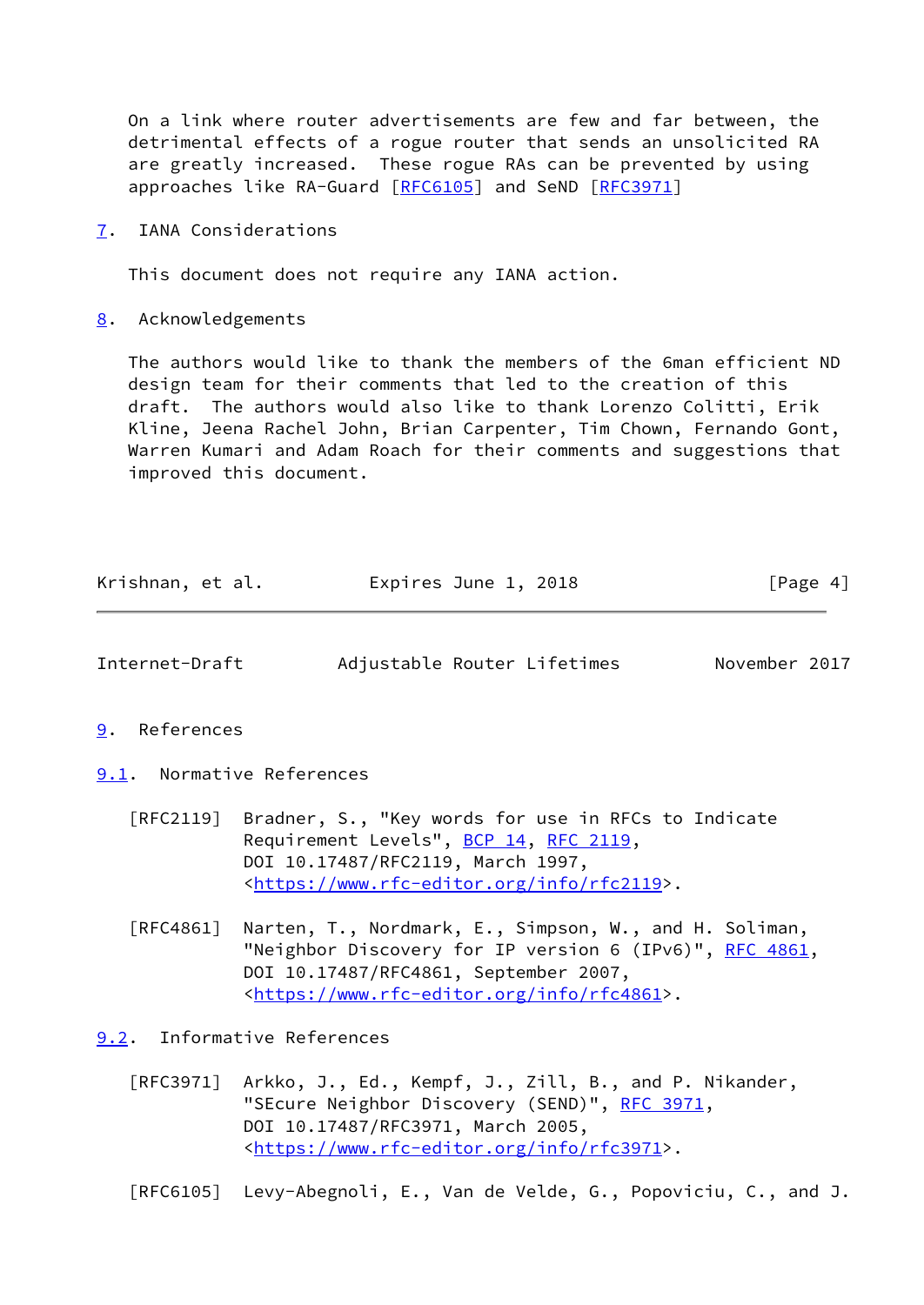Mohacsi, "IPv6 Router Advertisement Guard", [RFC 6105,](https://datatracker.ietf.org/doc/pdf/rfc6105) DOI 10.17487/RFC6105, February 2011, <[https://www.rfc-editor.org/info/rfc6105>](https://www.rfc-editor.org/info/rfc6105).

- [RFC6459] Korhonen, J., Ed., Soininen, J., Patil, B., Savolainen, T., Bajko, G., and K. Iisakkila, "IPv6 in 3rd Generation Partnership Project (3GPP) Evolved Packet System (EPS)", [RFC 6459,](https://datatracker.ietf.org/doc/pdf/rfc6459) DOI 10.17487/RFC6459, January 2012, <[https://www.rfc-editor.org/info/rfc6459>](https://www.rfc-editor.org/info/rfc6459).
- [RFC7066] Korhonen, J., Ed., Arkko, J., Ed., Savolainen, T., and S. Krishnan, "IPv6 for Third Generation Partnership Project (3GPP) Cellular Hosts", [RFC 7066,](https://datatracker.ietf.org/doc/pdf/rfc7066) DOI 10.17487/RFC7066, November 2013, <<https://www.rfc-editor.org/info/rfc7066>>.

Authors' Addresses

 Suresh Krishnan Kaloom 335 Rue Peel Montreal, QC Canada

Email: suresh@kaloom.com

| Krishnan, et al.                                                                       | Expires June 1, 2018        | [Page 5]      |
|----------------------------------------------------------------------------------------|-----------------------------|---------------|
| Internet-Draft                                                                         | Adjustable Router Lifetimes | November 2017 |
| Jouni Korhonen<br><b>Broadcom</b><br>Porkkalankatu 24<br>FIN-00180 Helsinki<br>Finland |                             |               |
| Email: jouni.nospam@gmail.com                                                          |                             |               |
| Samita Chakrabarti<br>Ericsson<br><b>USA</b>                                           |                             |               |
| Email: samita.chakrabarti@ericsson.com                                                 |                             |               |